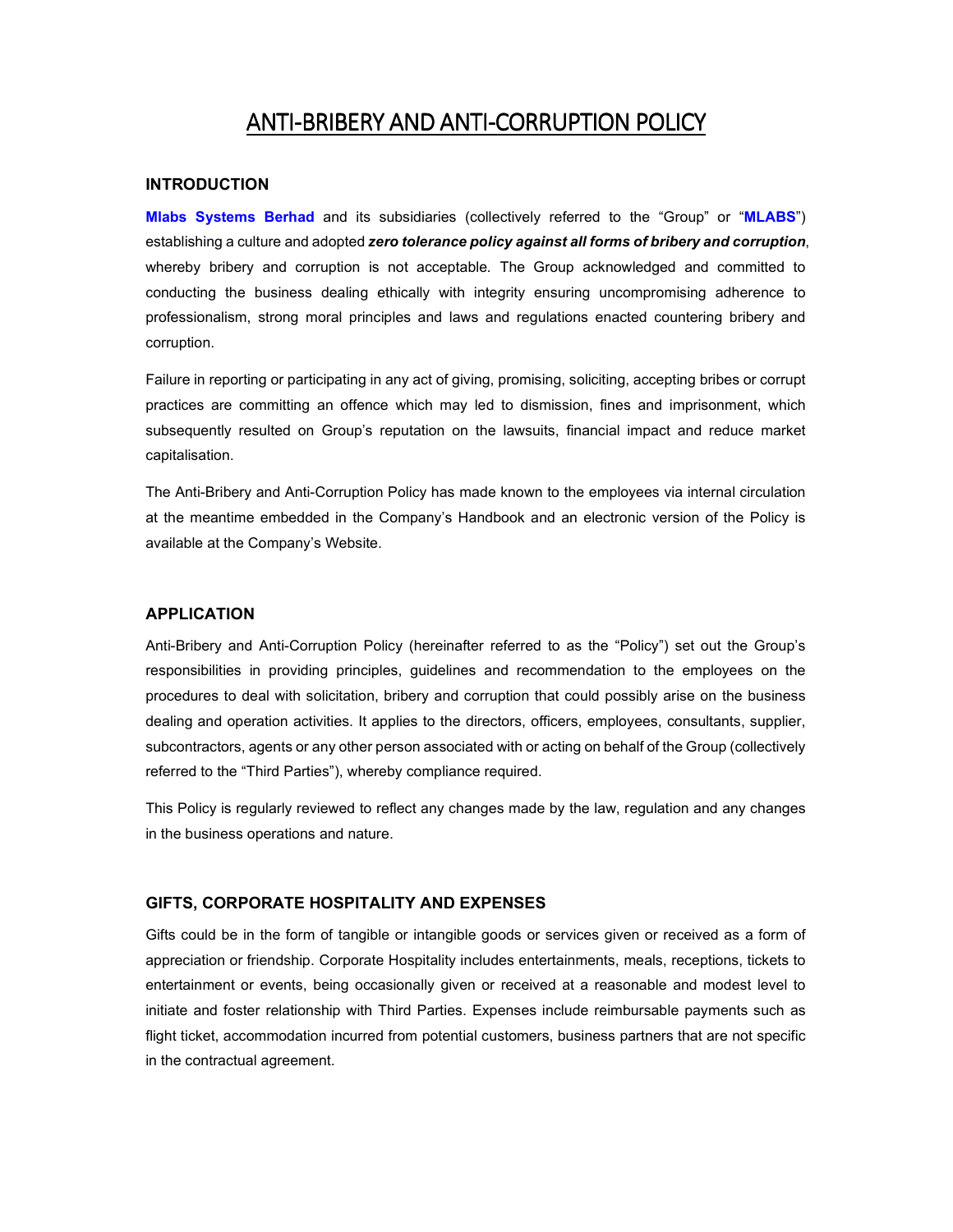As a general rule, employees are discouraged from giving or accepting gifts, entertainment and other benefits to or from any third parties which covered under the scope of this policy. Notwithstanding this, the Company recognizes that the occasional acceptance or offer of modest gifts and entertainment may be a legitimate contribution to good business relationships.

Employees and directors shall exercise proper care and judgement (e.g. reasonable in value, infrequent in nature, transparent and not given to influence an unfair advantage) in respect of giving or accepting gifts, entertainment and other benefits to or from any third parties.

| <b>Description</b>        | Valued at > USD 500                                                                                         | Valued at ≤ USD 500                                                                           |
|---------------------------|-------------------------------------------------------------------------------------------------------------|-----------------------------------------------------------------------------------------------|
| Gifts (given or received) | Seek Head of Department and<br>Chief Executive Officer/                                                     | Inform Compliance Officer                                                                     |
|                           | Executive Director /Director<br>approval.                                                                   | Email: compliance@mlabs.com                                                                   |
| Entertainment (received)  | Seek Head of Department<br>approval prior to event.                                                         | Inform Compliance Officer                                                                     |
|                           |                                                                                                             | Email: compliance@mlabs.com                                                                   |
| Entertainment (given)     | Seek Head of Department and<br>Chief Executive Officer/<br><b>Executive Director /Director</b><br>approval. | Follow the usual reporting and<br>approval requirements in<br>accordance with expense policy. |

The reporting and approvals guidelines set forth below must be strictly adhere to:

# **Dealing with Public Officials**

Employees and Directors must exercise proper care and judgment when handling gift, corporate hospitality activities by applying the Company Code of Conduct principles to determine the appropriateness of the gift and corporate hospitality or entertainment, in particular when dealing with public officials and public agencies/bodies as strict rules apply.

If a gifts, corporate hospitality and expenses is intended for public officials, Personnel must ensure that the gift, entertainment or Hospitality is not excessive and lavish, and must be commensurate with the official designation of the public official and not his personal capacity. All gifts, corporate hospitality and expenses required to be made transparently and open, genuinely for business purposes.

The reporting and approvals guidelines set forth below must be strictly adhere to:

|                           | <b>Description</b>          | Valued at > USD 500                                                       | Valued at $\leq$ USD 500 $^{\circ}$                                       |
|---------------------------|-----------------------------|---------------------------------------------------------------------------|---------------------------------------------------------------------------|
| Gifts<br>and<br>involving | entertainment<br>government | Seek prior approval from HOD<br>and CEO/ ED/ Director.                    | Seek prior approval from HOD.                                             |
| officials                 |                             | Due diligence must be completed<br>and reviewed by Compliance<br>Officer. | Due diligence must be completed<br>and reviewed by Compliance<br>Officer. |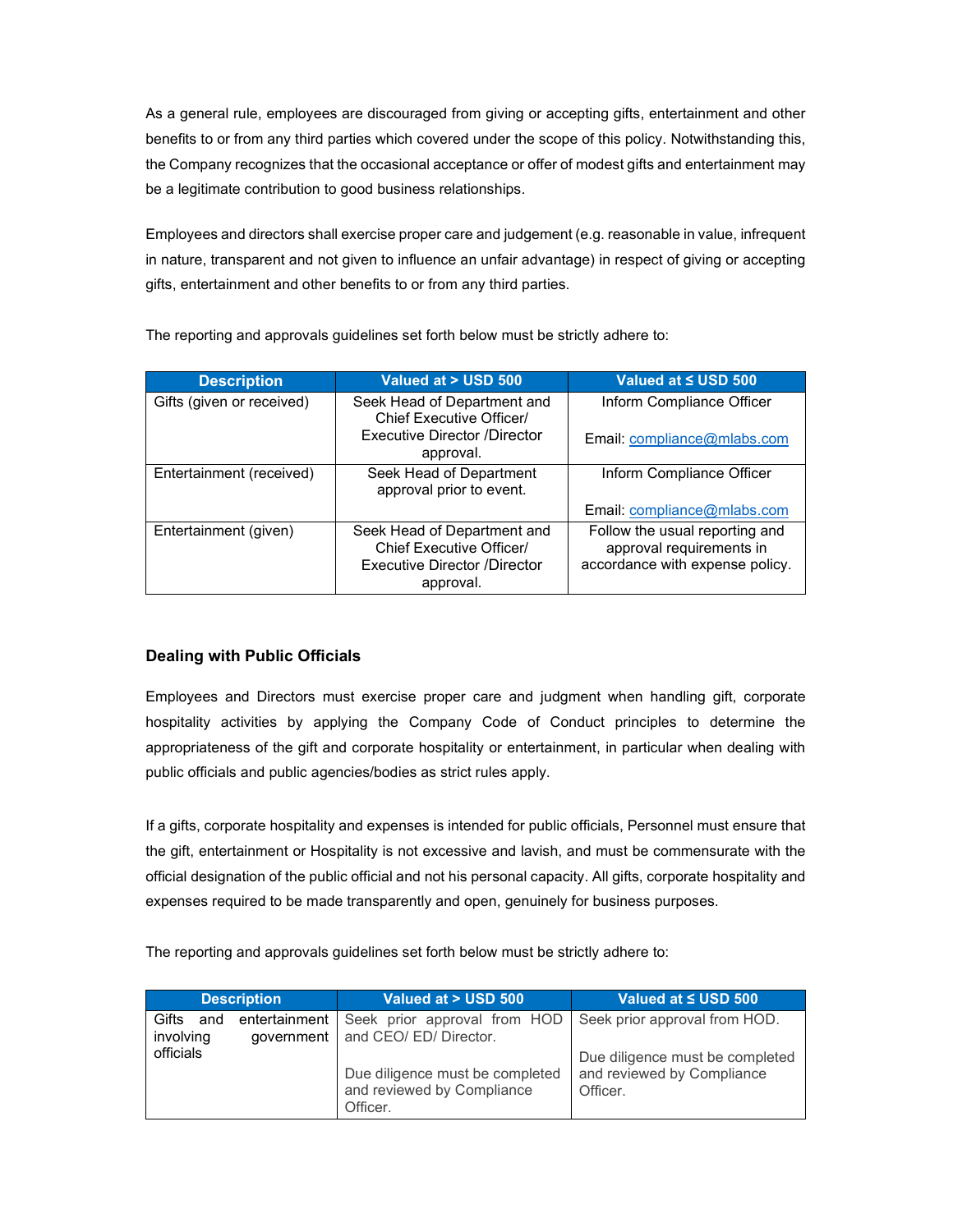# **FACILITATION PAYMENTS AND KICKBACKS**

An unofficial, usually a small cash payment to induce or reward a person which could be public or public official to obtain preferential treatment or to expedite the performance of a routine action by the Board, Employees and the Third Parties. Kickbacks are typically payments, compensation or reward made in return for a business transaction or advantage.

The Group strictly prohibits facilitation payments and kickbacks, which is not only limiting to cash, financial asset, services and any forms of gift-in-kind. If the employees are in doubt whether the payment made could be fall within the scope of facilitation payments or kickbacks, employees are required to consult the Head of Department prior making any payments. Employees shall make the payment only if the parties could provide with official receipt or written confirmation.

The Group equally uphold the safety of all Employees as priority. Making facilitation payment could be an exception in the event if the payment is the only recourse to protect the safety of the Employees or approval has obtained from the Executive Directors or the Board of Director.

# **DONATION AND SPONSORSHIP**

Contributions, donations and sponsorships activities made by **MLABS** to community projects or charitable organisation need to be made in good faith and in compliance with this Policy and all relevant **MLABS**'s policies and procedures. The Group would carry out due diligence ensuring all the contributions made to the registered charity and legitimate body under the laws and regulations, ensuring proper administration on the fund received. For all the contribution made should be supported with Official Receipt and recorded accurately in the Group's books of account. No donation should be made which may or may be perceived to breach applicable law or any other sections of this Policy.

In respect of political contributions, the Group does not make contribution of funds or resources to political party or candidate for public office without the approval from the Board of Directors or Executive Director.

#### **CONFLICT OF INTEREST**

**MLABS** dealings with third parties, which include contractors, suppliers, agents, consultants, joint venture partners, introducers/government intermediaries etc. A conflict of interest is a situation in which a person or organisation is involved in multiple interests, financial or otherwise, and serving one interest could involve working against another.

Employees should avoid or deal appropriately with situations in which personal interest could conflict with obligations or duties. Employees must not use their position, official working hours, Group's resources and assets for personal gain or to the Group's disadvantage. Employee should:

1. Ensure that personal financial circumstances and transactions do not jeopardise their independent judgment or adversely affect their job performance.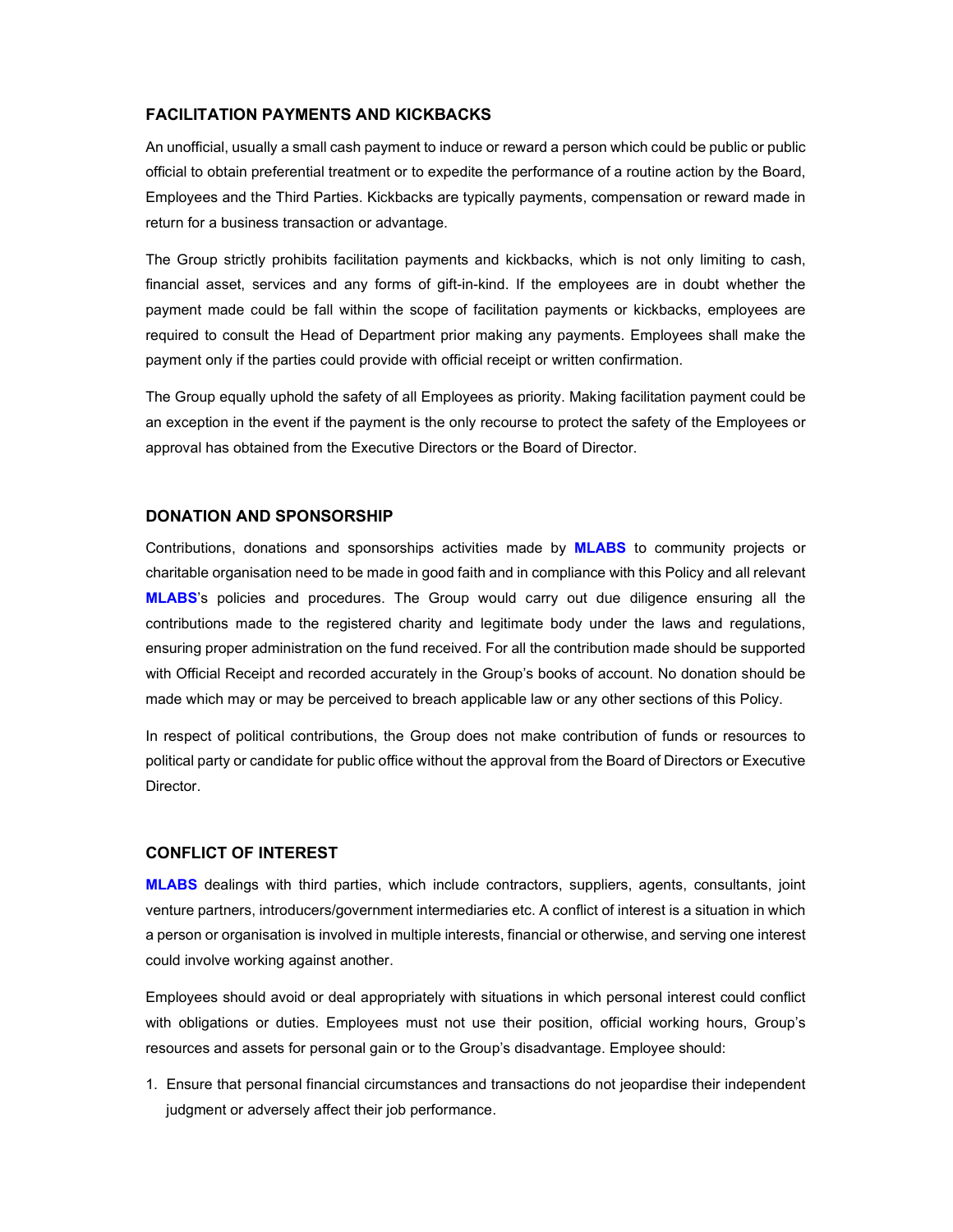- 2. Not having any financial, non-financial, directly or indirectly interest in any contractor, vendor, potential customer or any Third Parties defines in this Policy.
- 3. Not have any direct or indirect involvement in other employment (remunerated or otherwise) except with the prior written consent from the Group.
- 4. Ensure proper care and judgement are exercise prior decision making in the normal course of business dealing.
- 5. Appropriate assessment shall be carried out to individuals or Third Parties to ensure the business and background of the potential business partners are free from bribery elements or conflict of interest.

Employees are required to inform the Head of Department immediately and shall not conceal any information where possible conflict of interest arises.

# **RECRUITMENT OF EMPLOYEES**

**MLABS**, being a diversified business entity, provides equal opportunity for any qualified and competent individual to be employed by the Company from various multicultural and multiracial backgrounds.

The recruitment of employees should be performed based on approved selection criteria to ensure that only the most qualified and suitable individuals are employed. This is crucial to ensure that no element of corruption is involved in the hiring of employees. In line with this, proper background checks should be conducted in order to ensure that the potential employee has not been convicted in any bribery or corruption cases nationally or internationally. More detailed background checks should be taken when hiring employees that would be responsible in management positions, as they would be tasked with decision making obligations.

If you find or suspect that another person subject to this policy has violated or about to violate this policy or applicable law, whether deliberately or inadvertently, you must forthwith report the same, in writing, to your Head of Department/ Division or Human Resources Manager.

# **RECORDING KEEPING**

**MLABS** has established adequate internal controls procedures, ensuring all financial records are kept, serving as an evidence to justify and substantiate the business reason on the payment made.

The Group ensure all the expenses claims relating to gifts, hospitality, reimbursable expenses, facilitation payments incurred to Third Parties are submitted and recorded promptly in the books in accordance with the Group's standard operating procedures and adhere to the Terms and Conditions stated in this Policy.